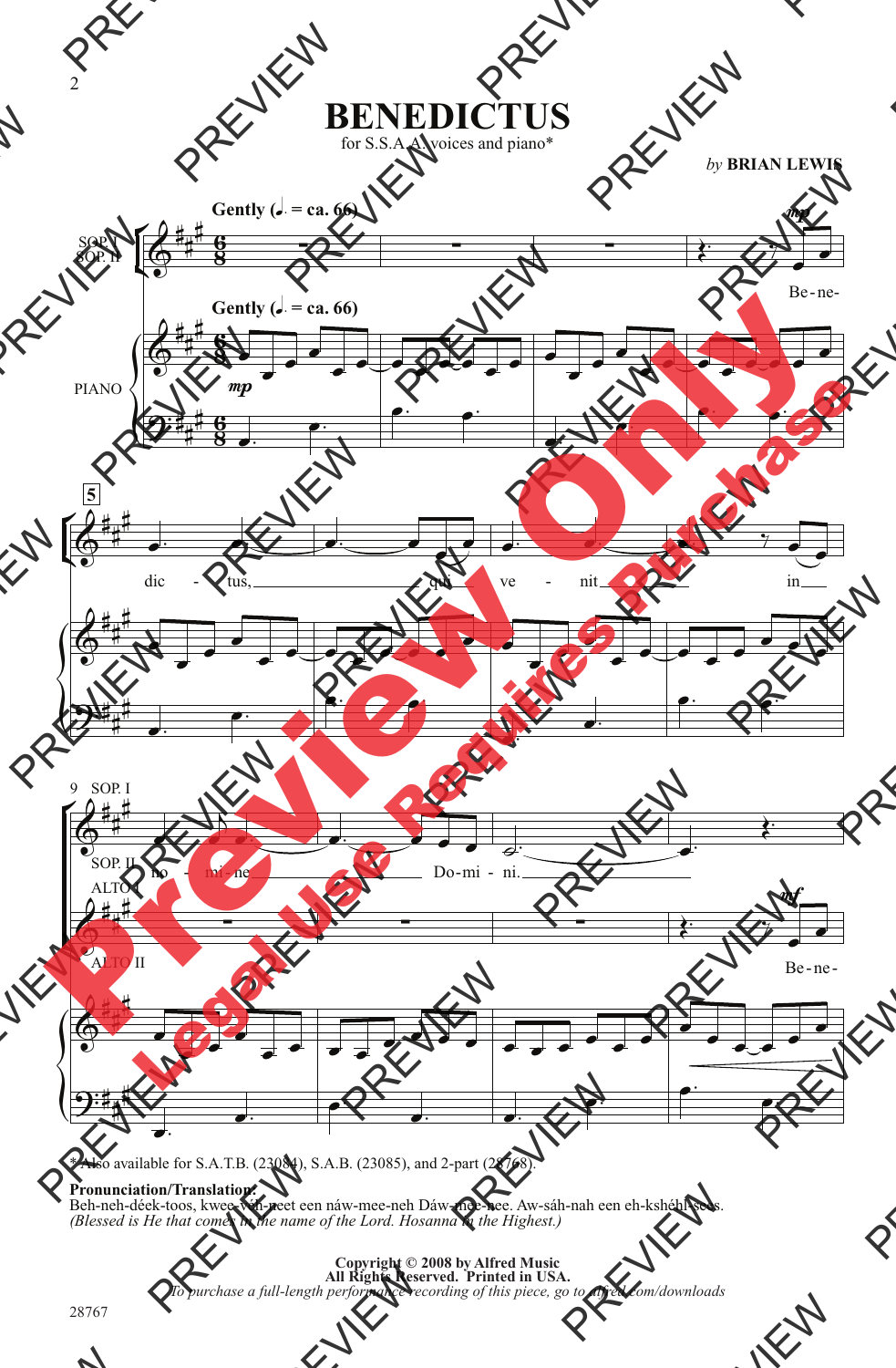

28767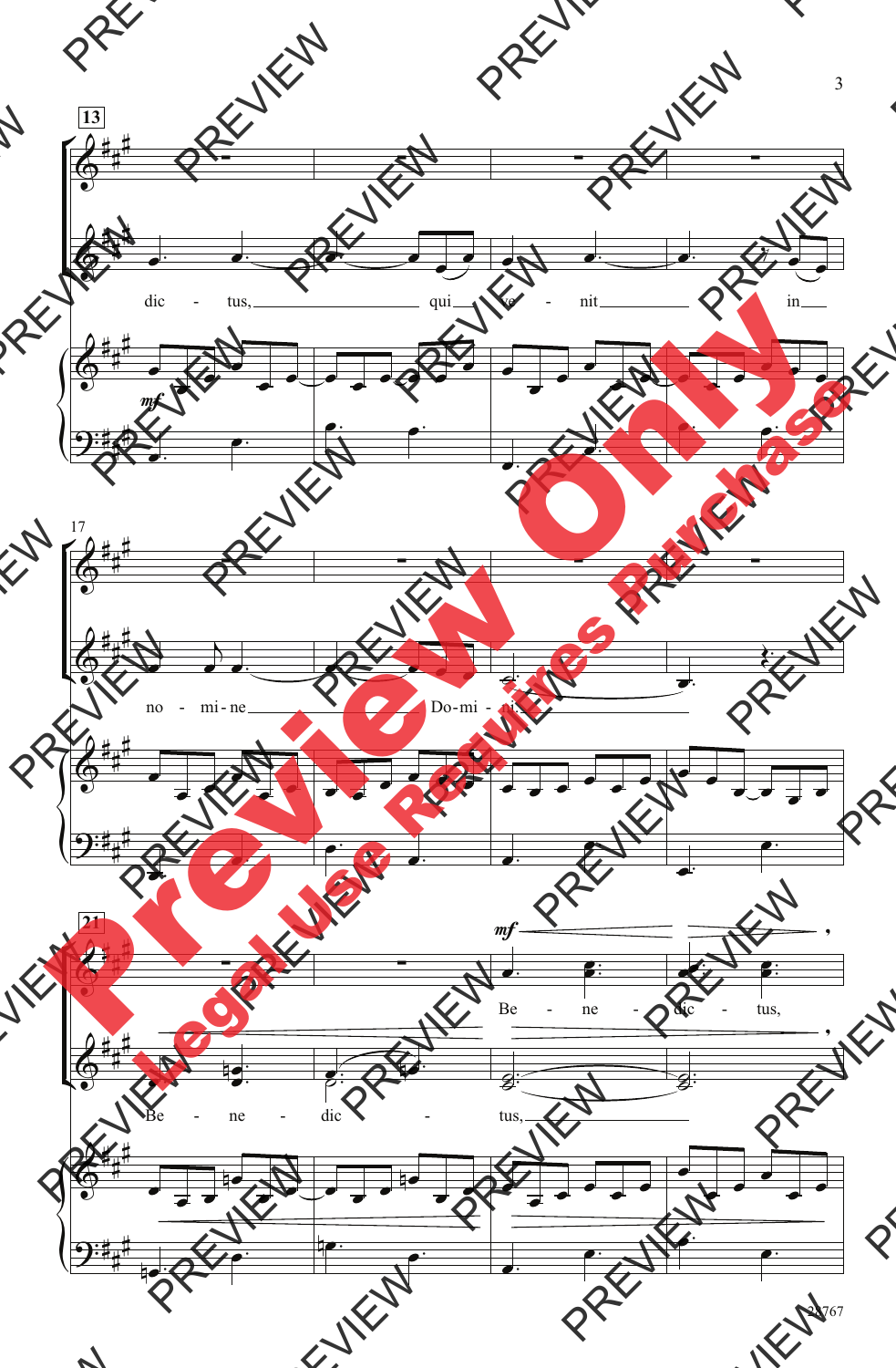

28767

4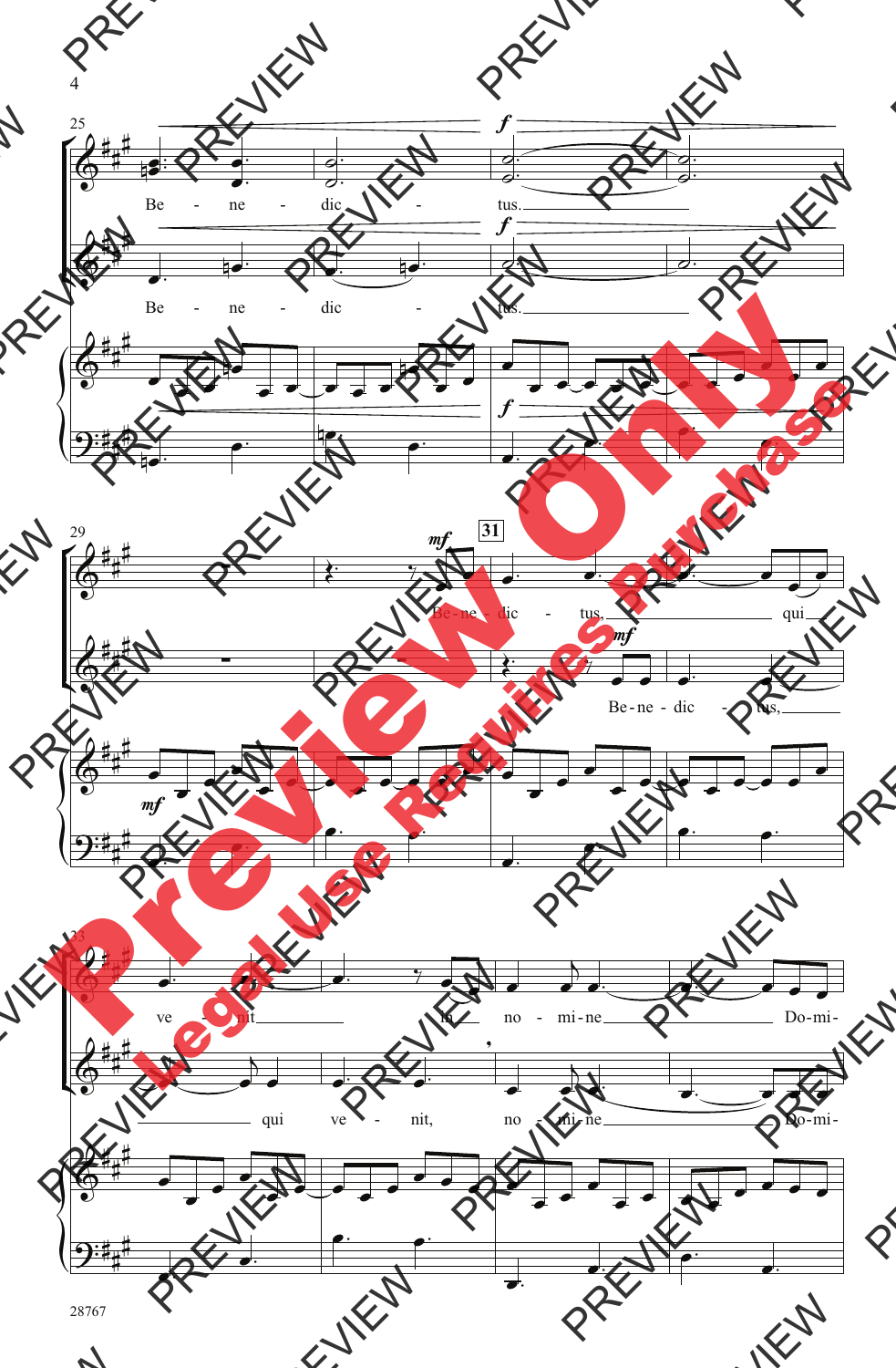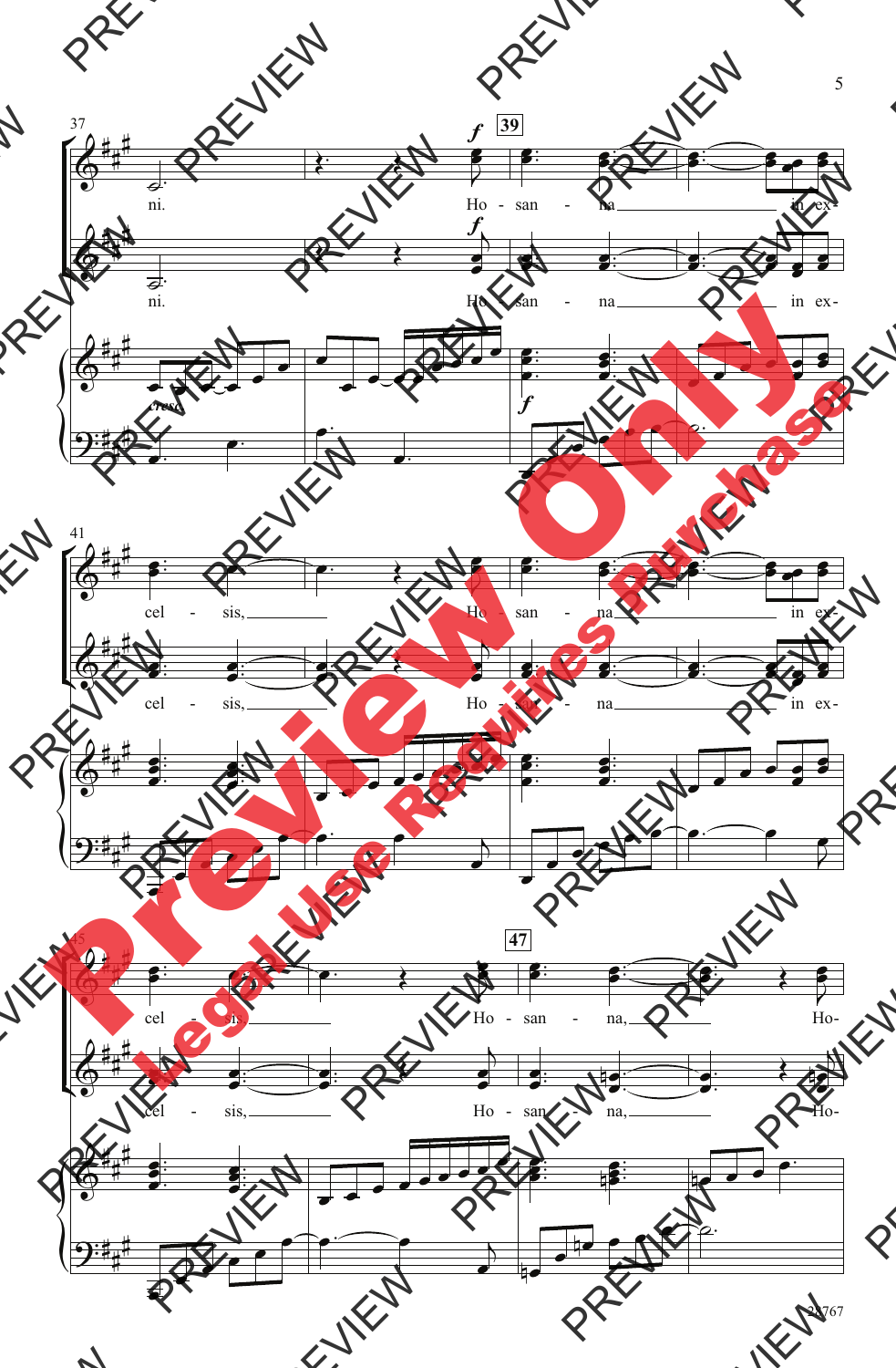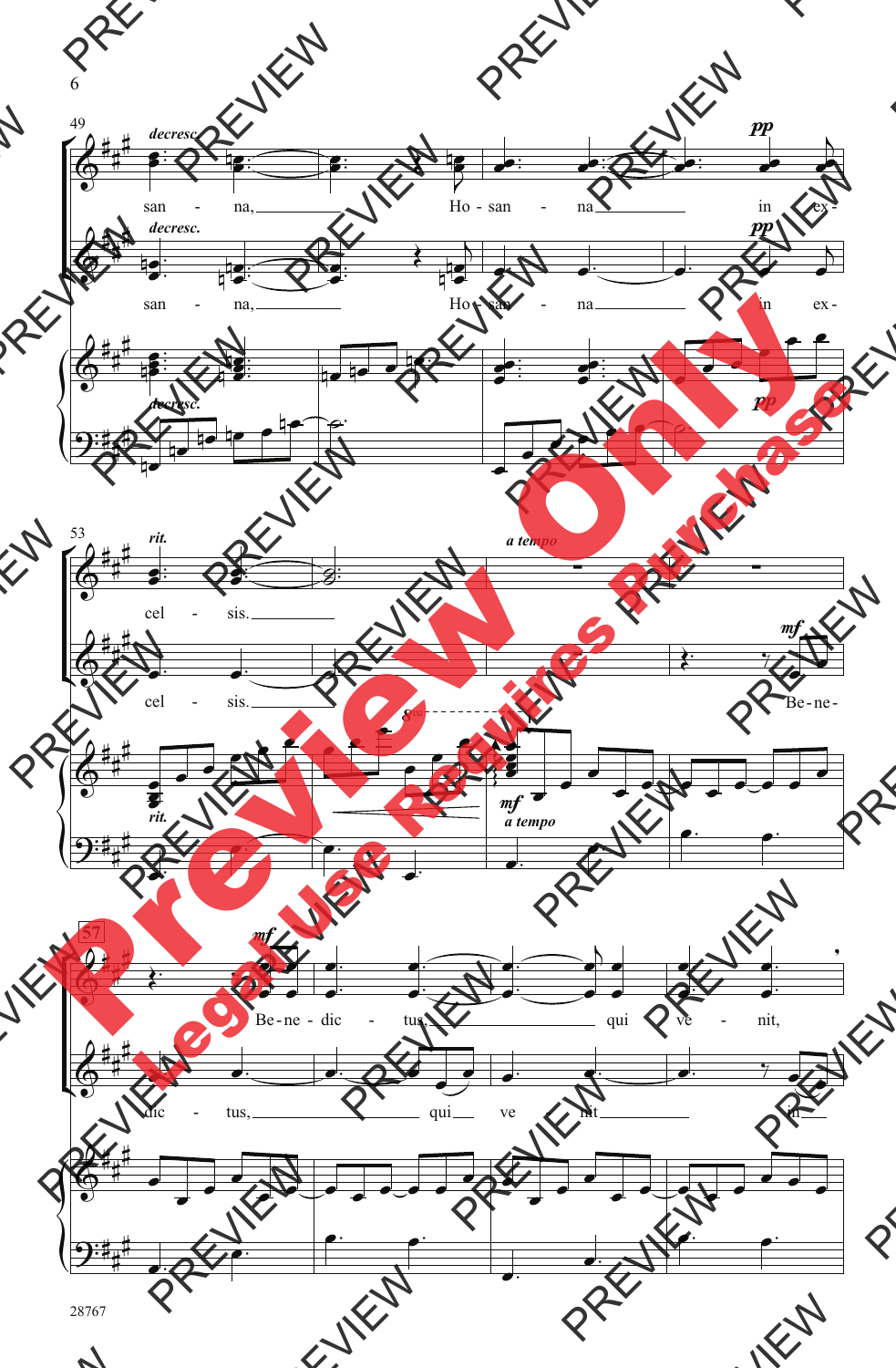